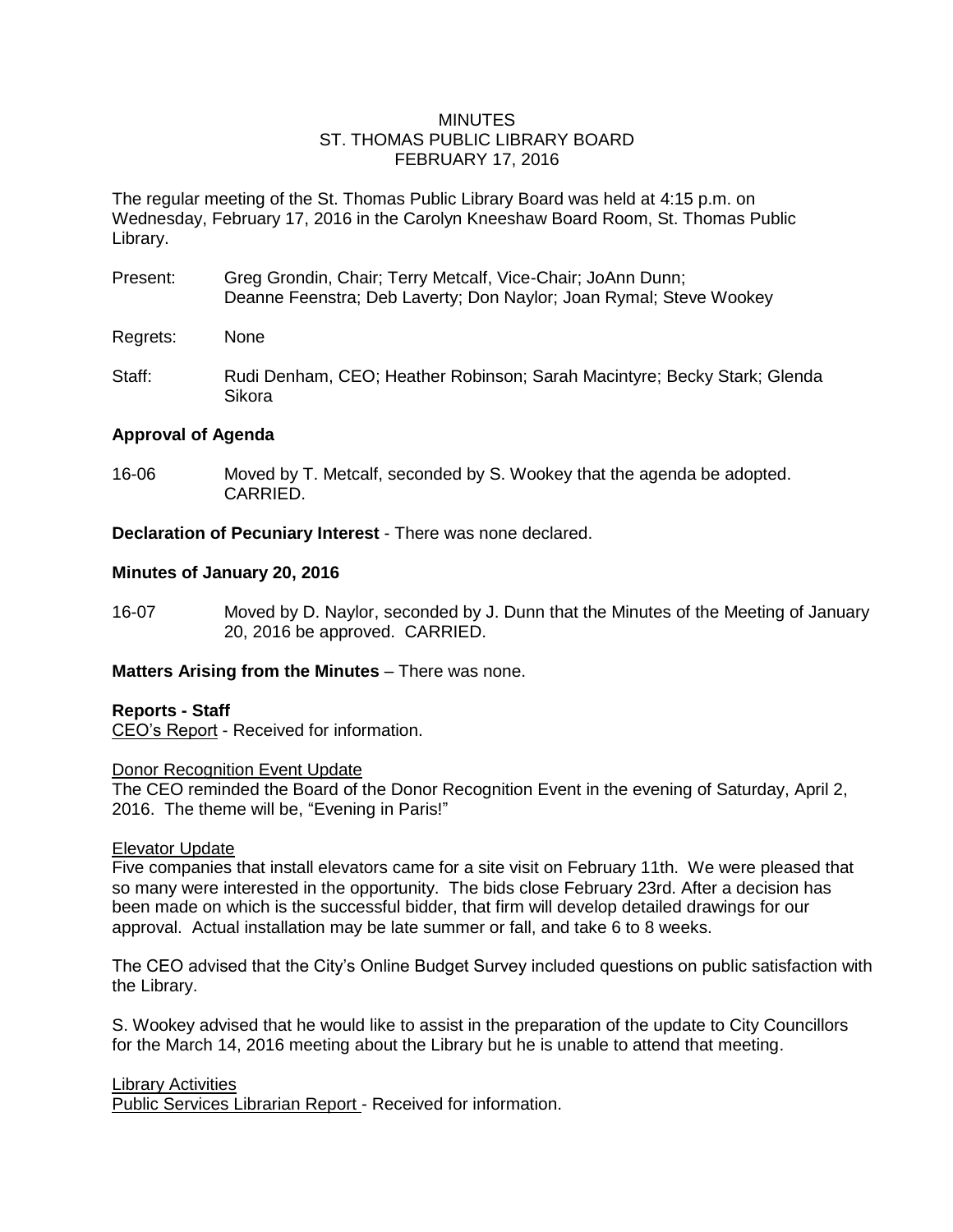### Public Services Librarian Update

H. Robinson advised that staff members who attended Superconference will be invited to participate in a videotaping session to share ideas and anything else that they learned during the days they were there. S. Macintyre and H. Robinson will be setting up these sessions. Board members who attended are also invited to do the same.

Systems and Public Services Librarian Report – Received for information.

RFID Report – Received for information.

16-08 Moved by T. Metcalf, seconded by D. Naylor that the St. Thomas Public Library Board purchase a single EM self-serve lending kiosk in 2016, and that the implementation of RFID be reconsidered for 2018, after additional funding options have been explored. CARRIED.

Outreach and Community Development Librarian Report - Received for information.

B. Stark invited Board members to attend the Railway City Arts Crawl on February 26 and 27, 2016. The Library is one of the stops.

2016 Superconference Report – Dana Vanzanten – Received for information.

2016 Superconference Report – Sarah Macintyre – Received for information.

Friends Book Sales Report – January 2016 - Received for information.

Friends Liaison Report - February 2016 - Received for information.

### **Reports - Standing Committees**

Finance

Revenue and Expenditure Statement – January 31, 2016 – Received for information.

The CEO advised that on the Revenue and Expenditure Statement the top columns should read "2016 Actual" and"2016 Budget". The January statement was a little awkward, because it is so early in the year. The first statement is usually later, after budget approval. The salary account shows a credit because there were some payroll reversals from 2015. Also the machine readable media account is 100% spent, even though it is only January, because these are annual subscriptions and due early in the year. We will in fact be purchasing more e-databases, but they will be financed by the Neely funds.

16-09 Moved by T. Metcalf, seconded by J. Rymal that the St. Thomas Public Library Board approve the Revenue and Expenditure Statement of January 31, 2016 with a change to the top columns reading "2016 Actual" and "2016 Budget". CARRIED.

Trust Funds – January 31, 2016 – Received for information.

16-10 Moved by T. Metcalf, seconded by J. Dunn that the St. Thomas Public Library Board approve the Trust Funds Statement of January 31, 2016. CARRIED.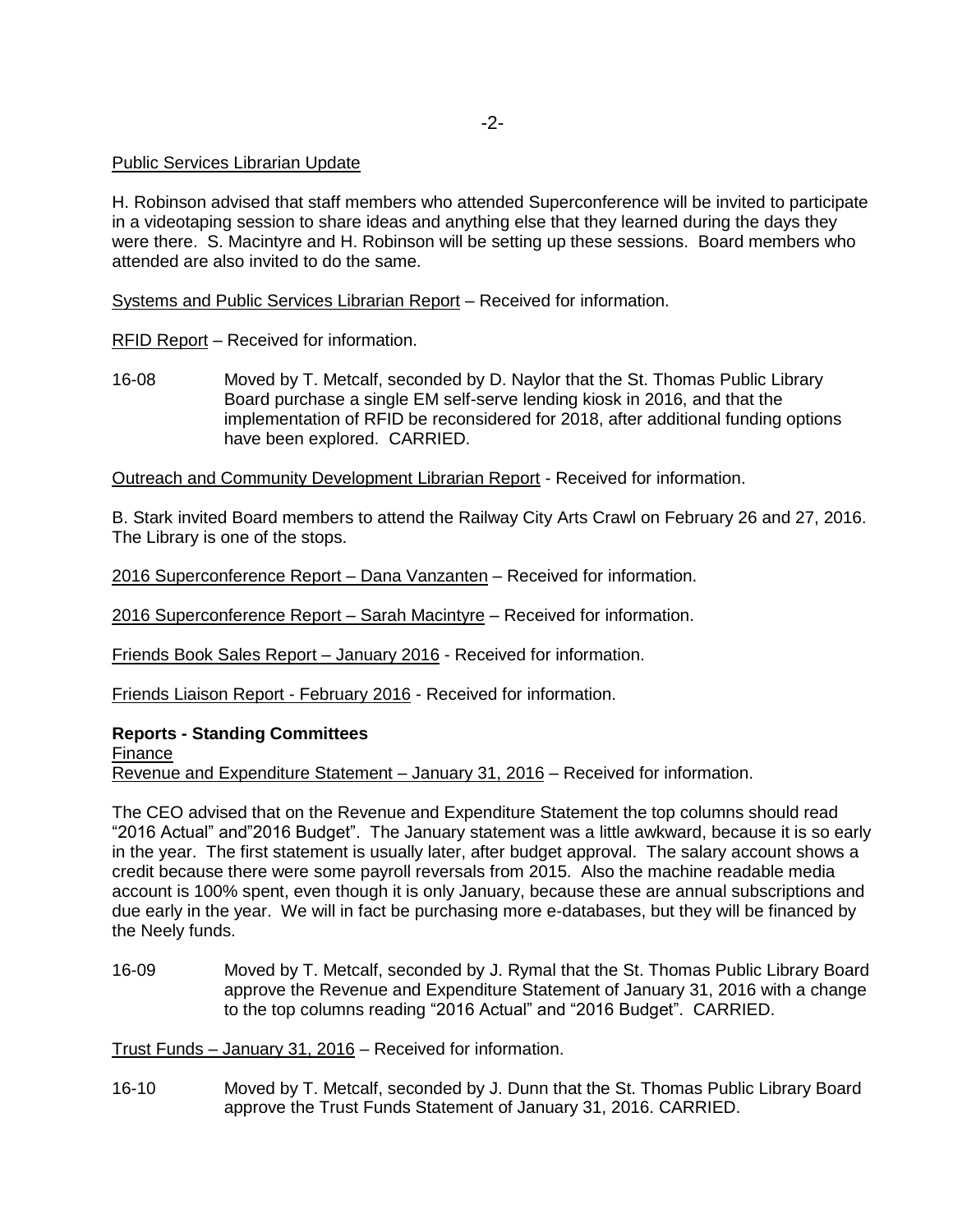Southern Ontario Library Service – There was no report.

Personnel – There was no report.

Personnel Minutes – February 3, 2016 – Received for information.

16-11 Moved by D. Naylor, seconded by K. Hoogstra that the St. Thomas Public Library Board approve the Personnel Committee Minutes of February 3, 2016. CARRIED.

Fundraising and Public Relations – There was no report.

Federation of Ontario Public Libraries – There was no report.

#### **Correspondence**

Glenda Sikora Re: Letter of Retirement – Received for information.

On behalf of the Board, G. Grondin congratulated G. Sikora on her retirement, thanked her for her contribution to the Library and wished her well in her retirement.

### **Policies**

Personnel – City – Respect in the Workplace (Harassment and Violence) HR-10-04 – Received for information.

16-12 Moved by D. Naylor, seconded by K. Hoogstra that the St. Thomas Public Library Board approve the Personnel – City – Respect in the Workplace (Harassment and Violence) H10-04 policy. CARRIED.

Job Description – Administrative Coordinator – Received for information.

R. Denham advised that there will be an overlap of approximately 2 weeks in order for G. Sikora to train the new Administrative Coordinator. There are a few changes to the job description as follows:

- Additional responsibility for Management Health and Safety
- Supervisor of routine facility operations and supplies
- 16-13 Moved by D. Naylor, seconded by T. Metcalf that the St. Thomas Public Library Board approve the Job Description – Administrative Coordinator policy. CARRIED.

Strategic Plan Update – Received for information.

#### **Health and Safety**

Health and Safety Joint Committee Minutes - January 19, 2016 - Received for information.

Health and Safety Board Report – January 2016 – Received for information.